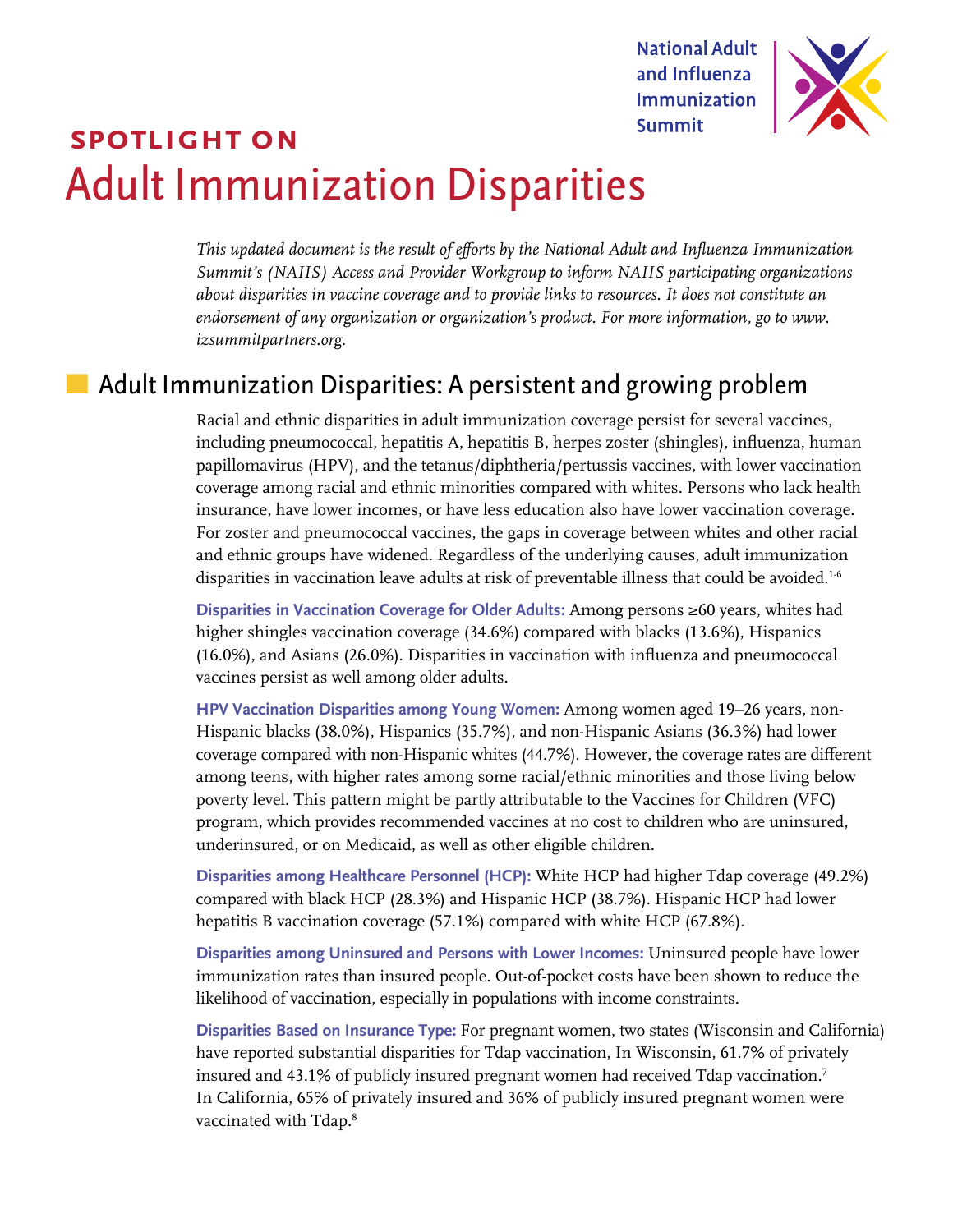## What Can Be Done to Reduce Adult Immunization Disparities?

Factors contributing to immunization disparities, like other healthcare disparities, include social determinants of health. According to the World Health Organization, the social determinants of health – the conditions in which persons are born, grow, live, work and age – are mostly responsible for health inequities.<sup>9,10</sup>

### **There Is No Single Intervention**

Rather than focusing on a single solution, broad collaborative attention and efforts sustained over time are needed. The complex causes of health disparities must be addressed with the involvement of many individuals and organizations in a cross-disciplinary approach that leverages housing, transportation, education and employment.<sup>2</sup>

#### **Know the Numbers**

Improvement demands good surveillance. "Identifying disparities and monitoring them over time is a necessary first step toward the development and evaluation of evidence-based interventions that can reduce disparities."<sup>2</sup>

### **Evidence-based Interventions**

The CDC's Office of Minority Health states that the use of evidence-based interventions targeted at reaching minority populations is needed to eliminate disparities. These interventions include:

- use of reminder/recall systems;
- use of standing orders for vaccination;
- regular assessments of vaccination coverage among provider practices;
- use of immunization information systems ("registries"); and
- improving public and provider awareness on the importance of vaccines for adults.

Routine offering of influenza vaccine to patients in office-based settings has the potential to reduce racial and ethnic disparities for influenza vaccination by half.<sup>11</sup>

## **Healthcare Providers Can Prompt Action**

**Healthcare providers have a unique voice with the power to prompt action. They are positioned to collaborate with others on broad-based solutions, as well as find ways to reduce disparities within their own practice or clinic. The National Adult and Influenza Immunization Summit urges healthcare providers to increase their awareness about immunization disparities and promote solutions aimed at reducing them, including implementing the Standards for Adult Immunization Practice by assessing patients' vaccination needs at each encounter, recommending needed vaccines, offering or referring to a vaccine provider for vaccination, and documenting vaccinations in immunization information systems.<sup>12</sup>**

### Actions Healthcare Providers Can Take<sup>12,13</sup>

• Implement the Standards for Adult Immunization Practice by routinely assessing, recommending, and offering needed vaccines to ALL adult patients. If vaccine cannot be administered, patients should be referred to a reliable provider of immunizations.